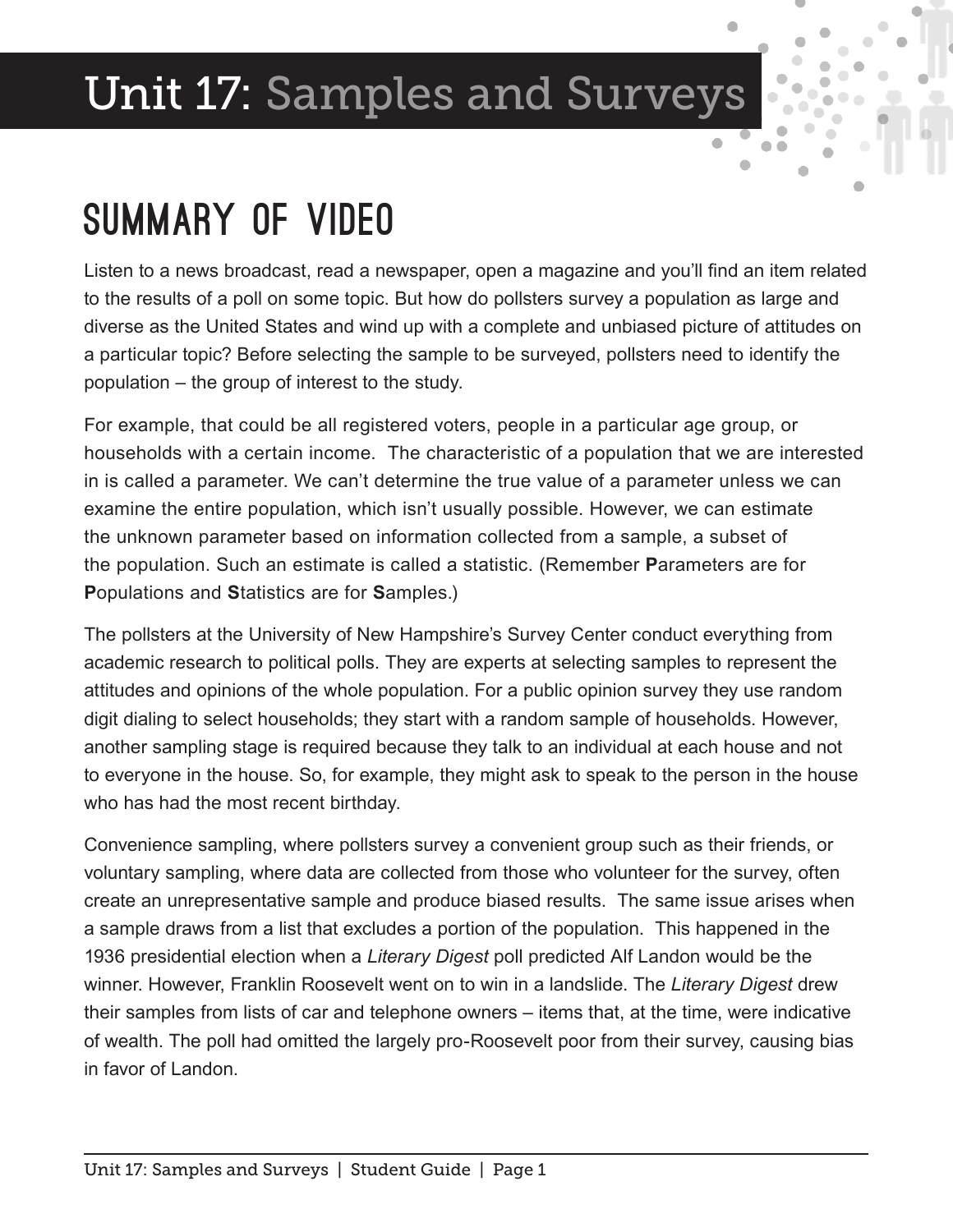Getting a representative sample is the cornerstone of accurate sampling. But just as important as a representative sample is the design of the questionnaire. Some practical advice on questionnaires includes using simple words, not asking people about things they are not likely to know about, and keeping the questions short. Even small things such as changing the order in which you read the choice of responses to survey participants can change how they answer a question.

In a simple random sample, each individual of the population has an equal chance of being selected. This can be hard to achieve in a real-life survey since it can be nearly impossible to get a complete list that includes every single member of a large population. Another way of ensuring a representative sample is by doing a multistage sample. For example, the Survey Center might begin with a random sample of counties in New Hampshire. Then they would take a random sample of towns within those counties. Finally they would select random households within those towns.

The problem with multistage sampling is that it could leave out groups of interest merely by chance. To solve this problem, the Survey Center might decide to use a stratified random sample. For this type of sampling design, the entire population is divided into groups with similar characteristics called "strata." For example, census tracts might first be classified as urban, rural, or suburban, and then a separate random sample is selected from each stratum. In New Hampshire this ensures that cities are represented in the sample even though most counties are rural.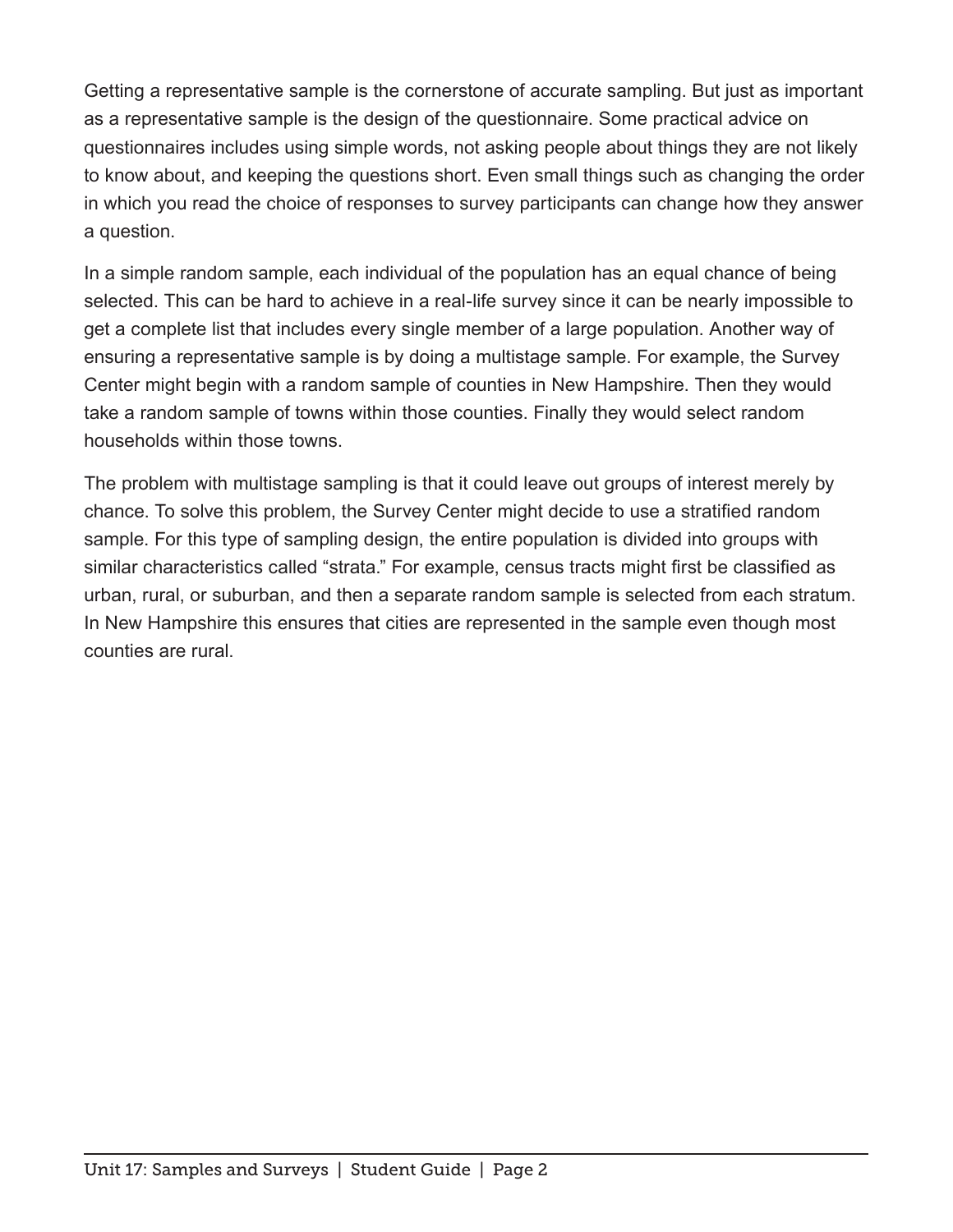# STUDENT LEARNING OBJECTIVES

- A. Realize that most national social and economic data are produced by large-scale sample surveys.
- B. Know that samples of large, geographically dispersed human populations rarely use a simple random sample; be familiar with multistage samples and stratified samples.
- C. Recognize that non-statistical aspects of sampling such as training of interviewers and wording of questions can have strong effects on the results of a sample survey.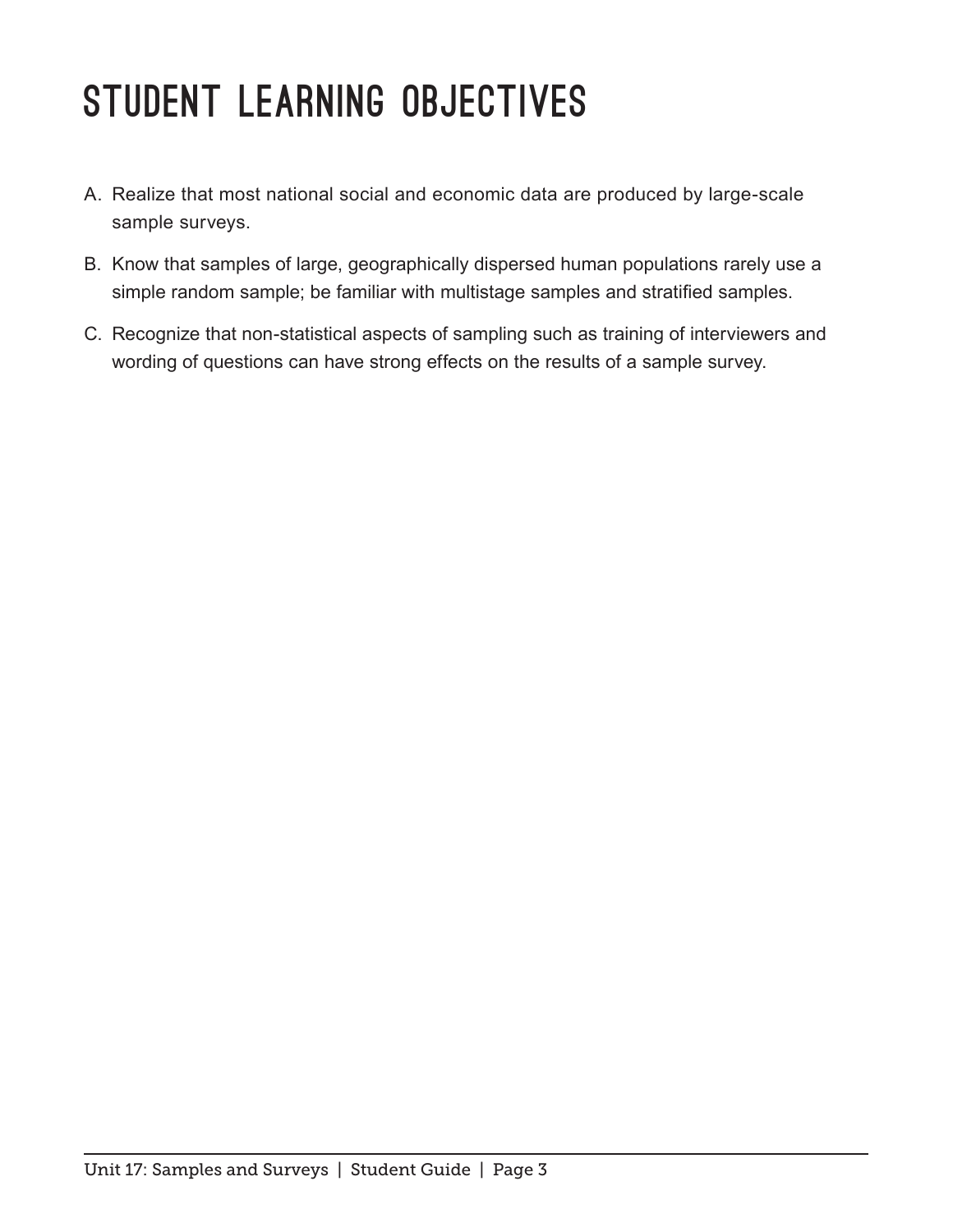# Content Overview

This unit describes methods related to conducting surveys. Particularly when populations are large, geographically-dispersed human populations, it would be nearly impossible to include everyone in a survey. So, one aspect of conducting a good survey is the **sampling design** – the method used to choose a **sample** that is representative of the **population**. Equally important are the design of the questions and interviewer training.

C**onvenience sampling** and **voluntary sampling** are two methods for choosing a sample that may not produce a **representative sample**. In convenience sampling, a sample is chosen in a way that makes it easy to obtain. For example, the pollster could stand outside a grocery store on some weekday morning and interview people as they enter the store. That would be an easy way to get a sample, but the sample probably won't be representative of the opinions of the population – for one thing, most likely there will be more women in the sample than men, and the sample won't contain people who work weekdays 9 to 5. So the sample will be **biased** toward the views of women who are not working weekday mornings. Voluntary sampling is equally hazardous. A television show might ask people to call or text in their responses. Generally people who feel strongly about a topic are more likely to volunteer.

Using random sampling techniques as part of the sampling plan produces samples that are more likely to be representative of the population. In a **simple random sample**, every person in the population has an equal chance of being chosen for the sample. However, for large populations, a simple random sample can be difficult to conduct. Here are two new concepts of sample design: **multistage samples** and **stratified samples**. For a two-stage sampling process, a sample of clusters is first selected and then random samples within each cluster are chosen. For a stratified sampling process, two or more strata are defined and then random samples are taken from each stratum.

Questionnaire design concerns the wording of questions and the overall order and length of the questionnaire. In terms of wording, consider the following:

- Don't use long words when a shorter word would mean the same thing.
- Stay clear of words that might be unfamiliar to respondents.
- Be sure that questions are neutral and do not lead the respondent in a particular direction.
- Keep sentences relatively short and simple.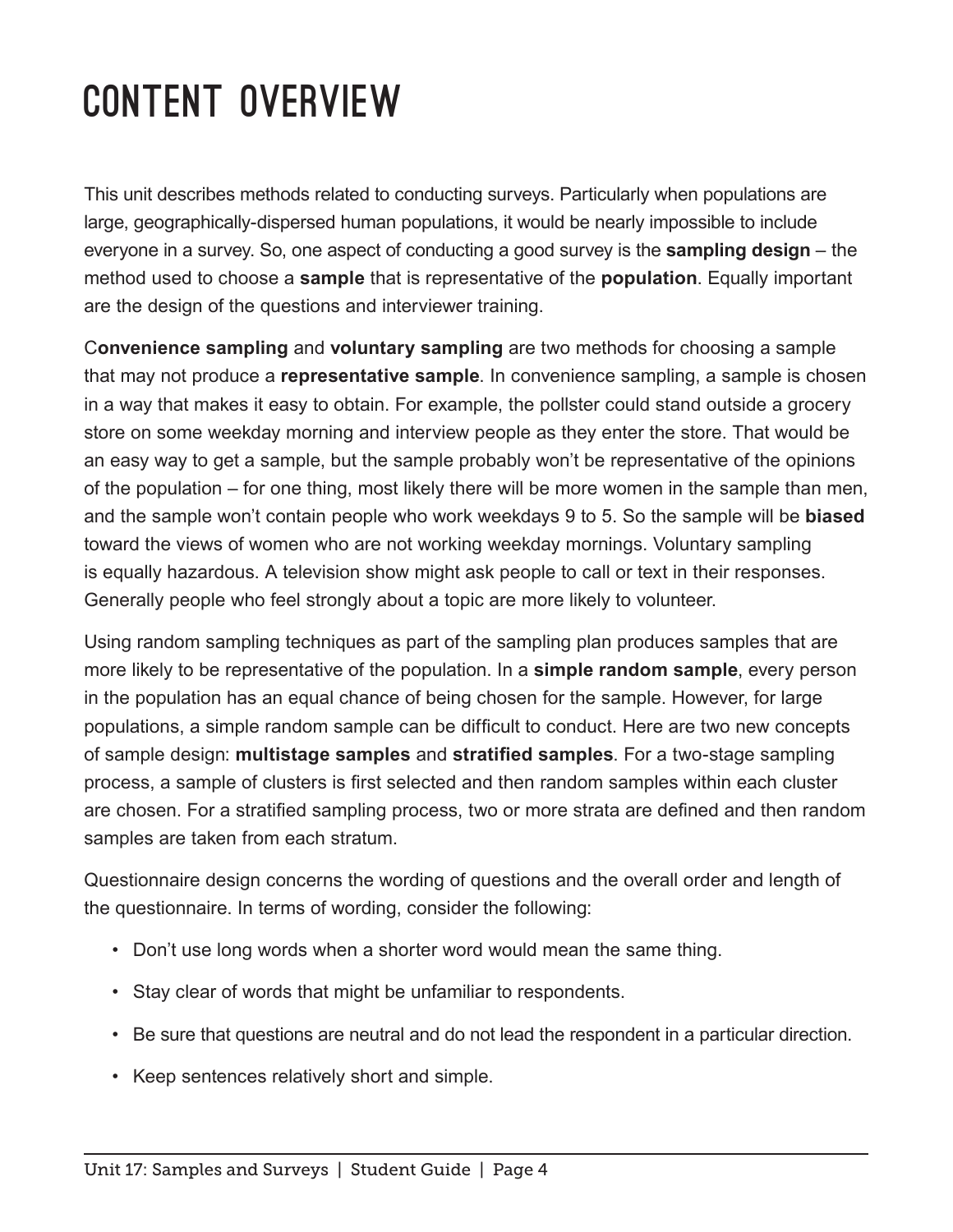- Avoid asking two questions in one for example, the question "Have you argued with your friends or parents this month?" is really two questions in one.
- Be specific and avoid terms that are vague. For example, words such as "often" or "sometimes" should be replaced by specific terminology such as "every day" or "once a week."
- Finally, interviewers need to be trained not to show their own opinions and not to suggest answers, but to encourage people to respond. In addition, the gender or race of an interviewer needs to be taken into account. For example, people may give different answers about racial issues depending on the race of the interviewer.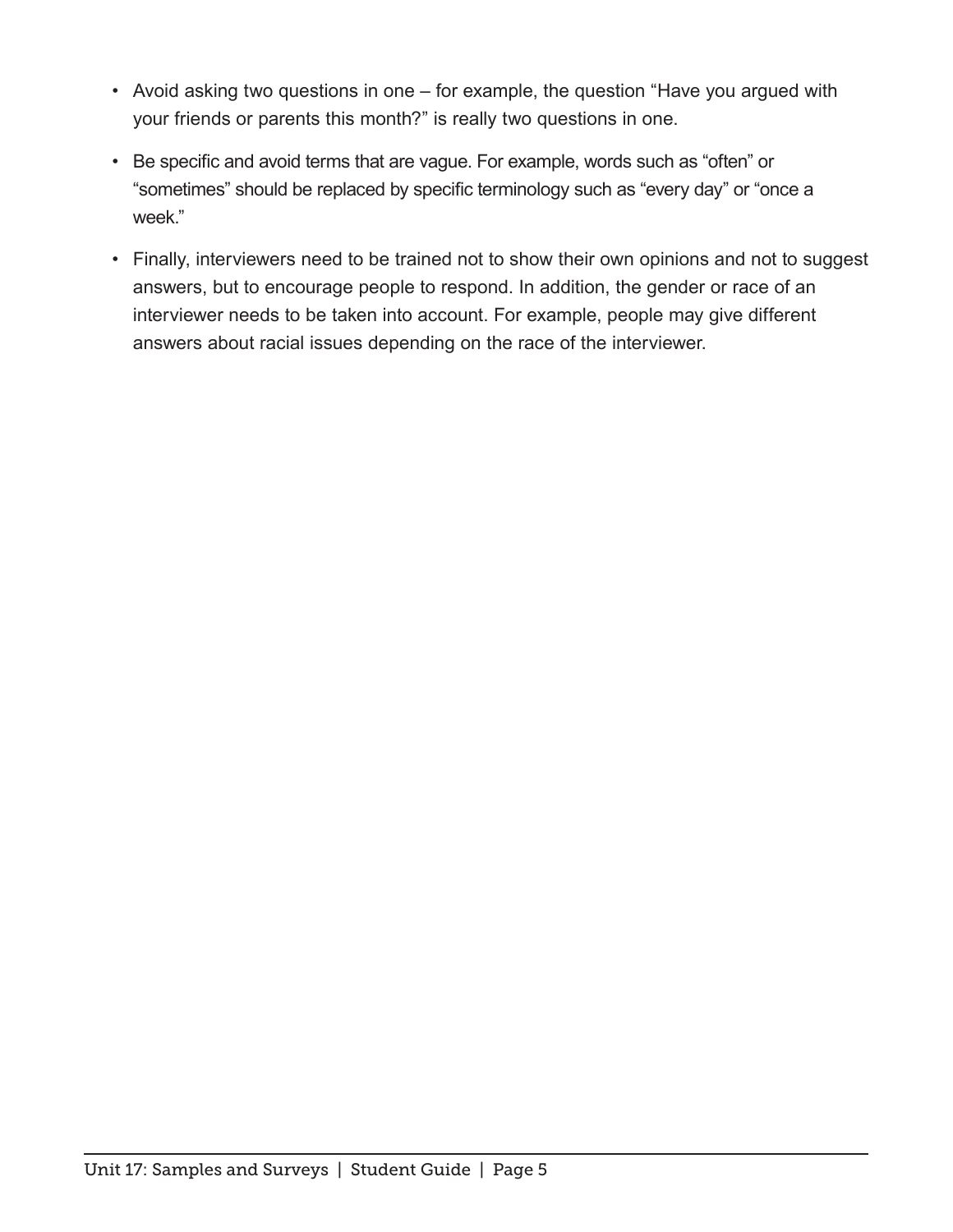# Key Terms

The **population** is the entire group of individuals about which information is desired. A **sample** is a subset of the population from which information will be extracted. A **representative sample** is one that accurately reflects the members of the entire population. A **biased sample** is one in which some individuals or groups from the population are less likely to be selected than others due to some attribute.

A **sampling design** describes how to select the sample from the population. There are many sampling designs, including the following:

- **• Simple random sampling** is a sampling design that chooses a sample of size *n* using a method in which all possible samples of size *n* are equally likely to be selected.
- **• Convenience sampling** is a sampling design in which the pollster selects a sample that is easy to obtain, such as friends, family, co-workers, and so forth.
- **• Voluntary sampling** or **self-selecting sampling** is a sampling design in which the sample consists of people who respond to a request for participation in the survey.
- **• Multistage sampling** is a sampling design that begins by dividing the population into clusters. In stage one, the pollster choses a (random) sample of clusters. In subsequent stages, random samples are chosen from each of the selected clusters.
- **• Stratified sampling** is used to ensure that specific non-overlapping groups of the population are represented in the sample. The non-overlapping groups are called **strata**. In a **stratified random sample**, the sample is obtained by taking random samples from each of the strata.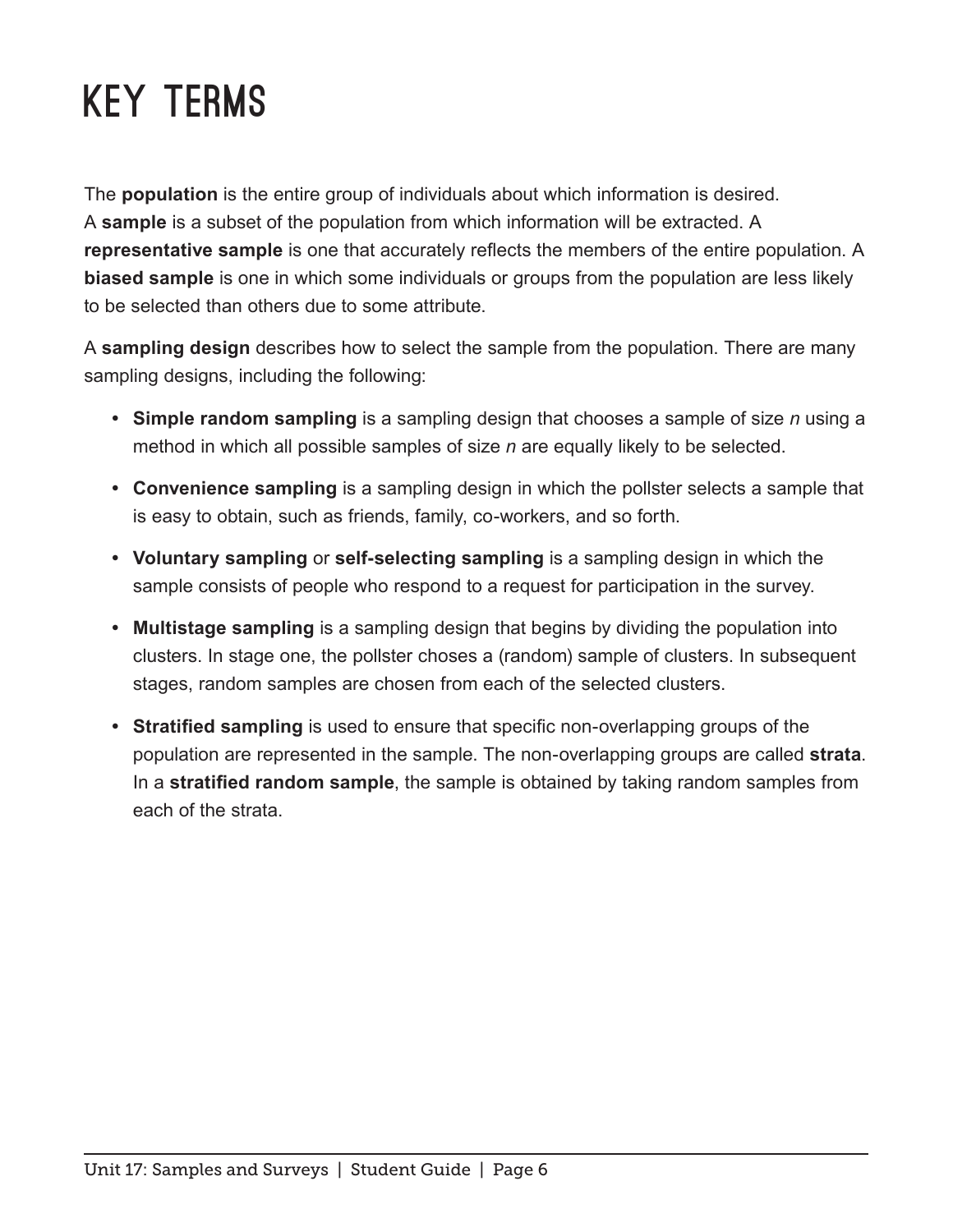#### The Video

Take out a piece of paper and be ready to write down answers to these questions as you watch the video.

1. Why was the *Literary Digest* poll so far wrong in predicting the outcome of the 1936 presidential election?

2. Why would a simple random sample of counties in a state give results that might not represent the entire state?

3. In sampling, what are strata?

4. You are an interviewer for an opinion poll. How should you react to answers that seem antisocial or immoral?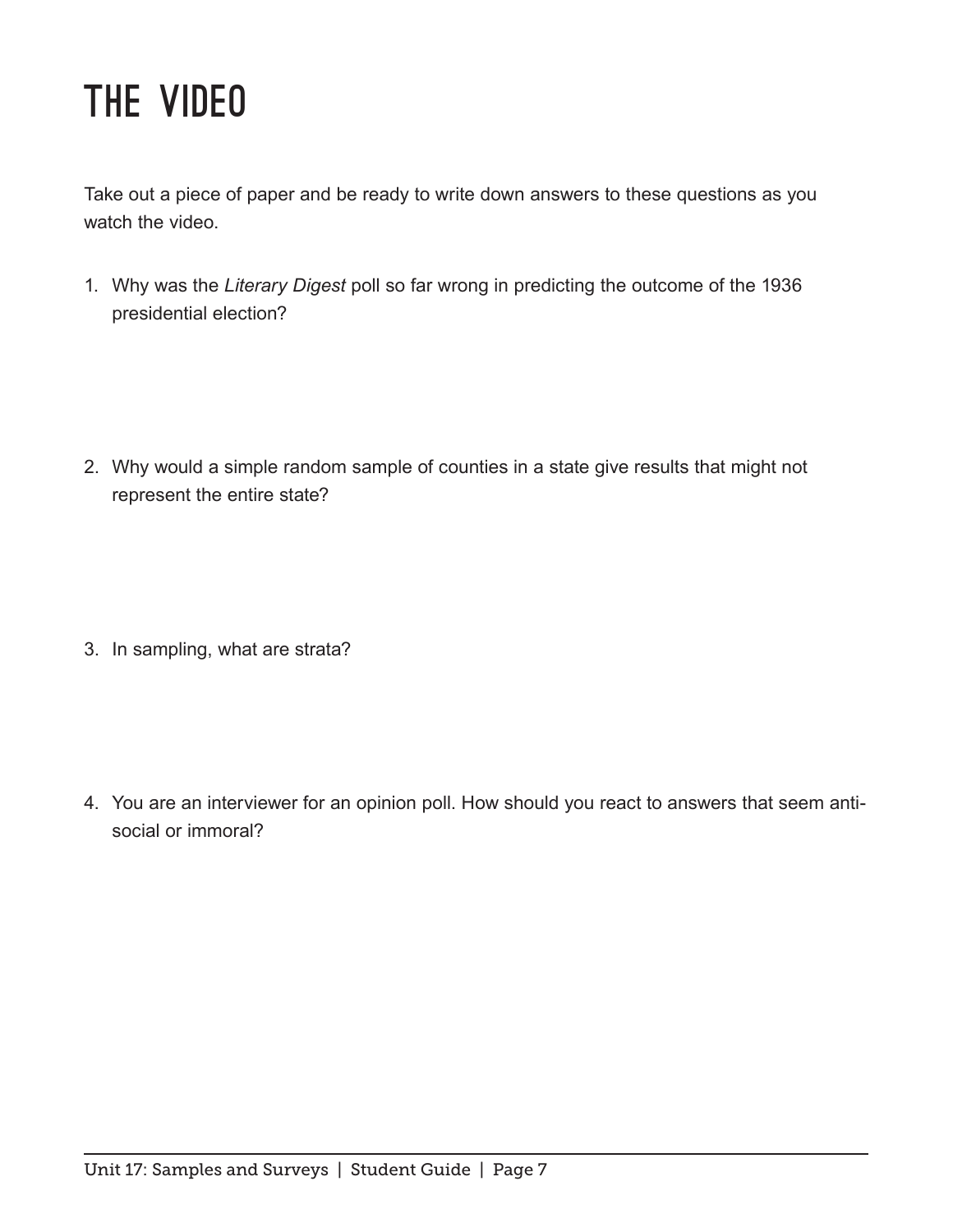#### UNIT ACTIVITY: Conducting a Survey

In this activity, you will write a short survey questionnaire to learn something about students at your school or campus. Then you will develop a sampling plan for selecting a sample of students who will complete the survey.

- 1. In your group, discuss what you would like to know about students at your school/campus (for example, their study habits, personal tastes, opinions on some topic, etc.). Then create a set of questions designed to gather information on the topics you have discussed. Provide choices for the responses to each question. (For example, the response could be Yes or No; the response could be to rate something on a scale from 1 to 5; recall in the Somerville Happiness Survey in Unit 13, the choices for Happiness were Unhappy, So-so, and Happy.)
- 2. Next, you need to plan how and to whom you will administer your survey. Your sample should include at least 100 students. However, the quality of the information you get from your sample survey will depend on the sampling plan.
	- a. First identify your target population.
	- b. Describe in precise detail exactly how the sample will be selected and the survey questionnaire administered. Be prepared to present your plan to the class and explain why you think it will produce a representative sample.

Go out and collect your data!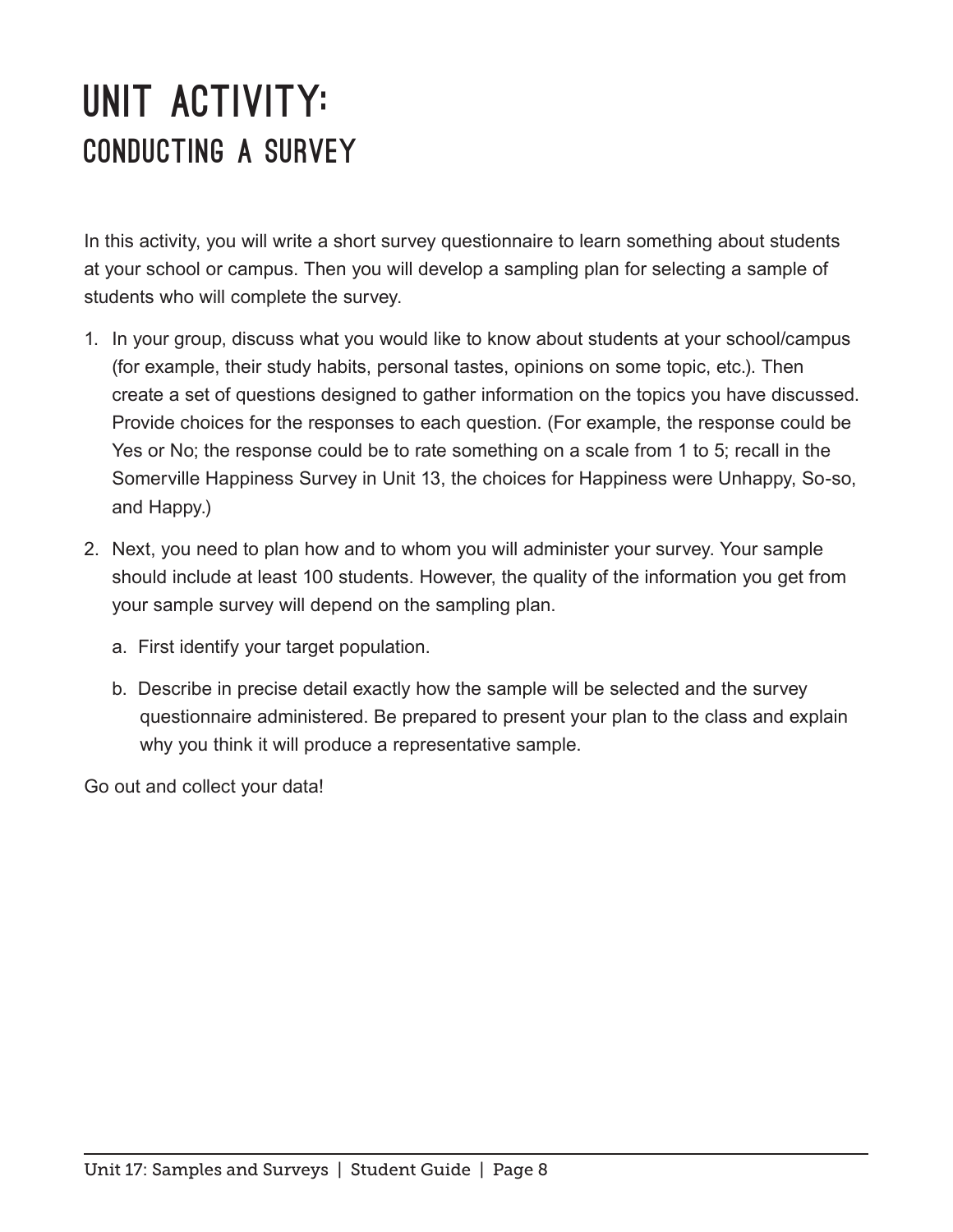#### **EXERCISES**

- 1. A big-city police department wants to know how African-American residents of the city feel about police service. They prepare a questionnaire with several questions about the police. A sample of 300 mailing addresses in predominantly African-American neighborhoods is chosen, and a police officer is sent to each address to administer the questionnaire to an adult living there. Do you think that this sample survey will produce trustworthy information? Why or why not?
- 2. Comment on each of the following as a potential sample survey question. If either question is unclear, slanted, or too complicated, restate it in better words.
	- a. Which of these best represents your opinion on gun control?
		- i**.** The government should confiscate our guns.
		- ii. We have the right to keep and bear arms.
	- b. In view of escalating environmental degradation and predictions of serious resource depletion, would you favor economic incentives for recycling of resource-intensive consumer goods?
- 3. A large company has been accused of not promoting women as quickly as men. You want to take a sample survey among the company's 20,000 employees to see if they believe that promotion policies are fair. Briefly describe how you would design the sample.
- 4. Explain why each of the following samples might be biased. Select an alternative method for choosing a more representative sample.
	- a. The campus food service wants to know how students feel about their food. They hand out a survey during Friday morning breakfast between 7 a.m. and 9 a.m.
	- b. The President of the United States wants to check his/her approval rating after two years in office. A sample of 1000 voters is selected from California.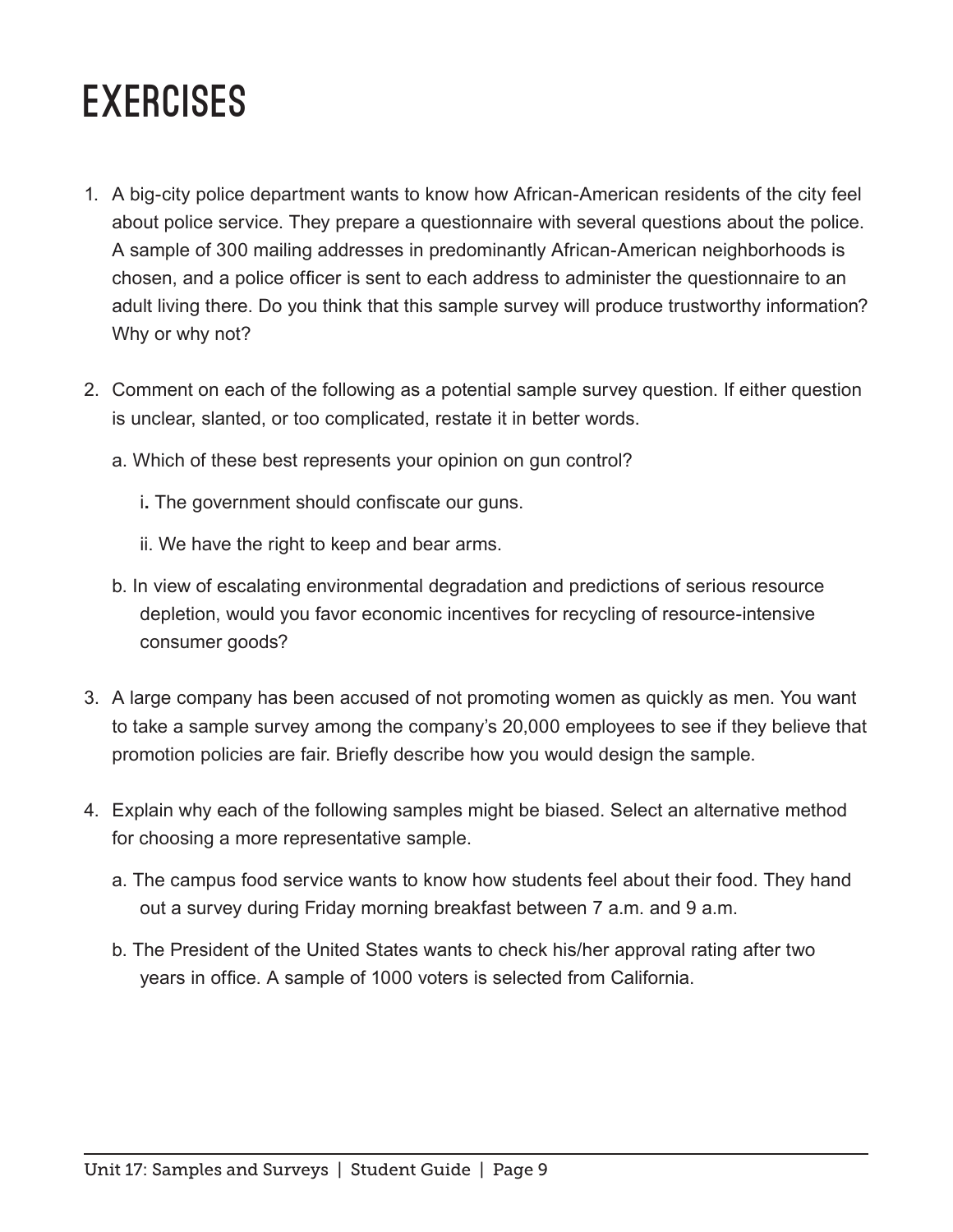### Review Questions

1. Do you think that this is a good question to ask in a sample survey? Explain your answer.

A freeze in nuclear weapons should be favored because it would begin a much-needed process to stop everyone in the world from building nuclear weapons now and reduce the possibility of nuclear war in the future. Do you agree or disagree?

2. You want to study the attitudes of college faculty members toward undergraduate teaching. These attitudes appear to be different depending on the type of college. The American Association of University Professors classifies colleges as follows:

Class I: Offer doctorate degrees and award at least 15 per year.

Class IIA: Award degrees above the bachelor's but are not in Class I.

Class IIB: Award no degrees beyond the bachelor's.

Class III: Two-year colleges.

Suggest a sampling design for collecting a sample of faculty from colleges in your state, with total sample size about 200.

- 3. A large university wants to conduct a focus group on campus satisfaction. Below are descriptions of sampling plans the university might use for selecting a sample. Identify the type of sampling design.
	- a. The university randomly selects five dorms, then randomly selects 10 rooms from each dorm, and then randomly selects a student living in each room.
	- b. The university gets a complete list of all full-time students enrolled at the university along with their class (freshman, sophomore, junior, senior). A random sample of 20 names is selected from each class.
	- c. Ten resident assistants were recruited and asked to find 10 students from their residence halls to participate in the focus groups.
	- d. A poster was hung in the Student Union inviting students to participate (with the promise of free food!).